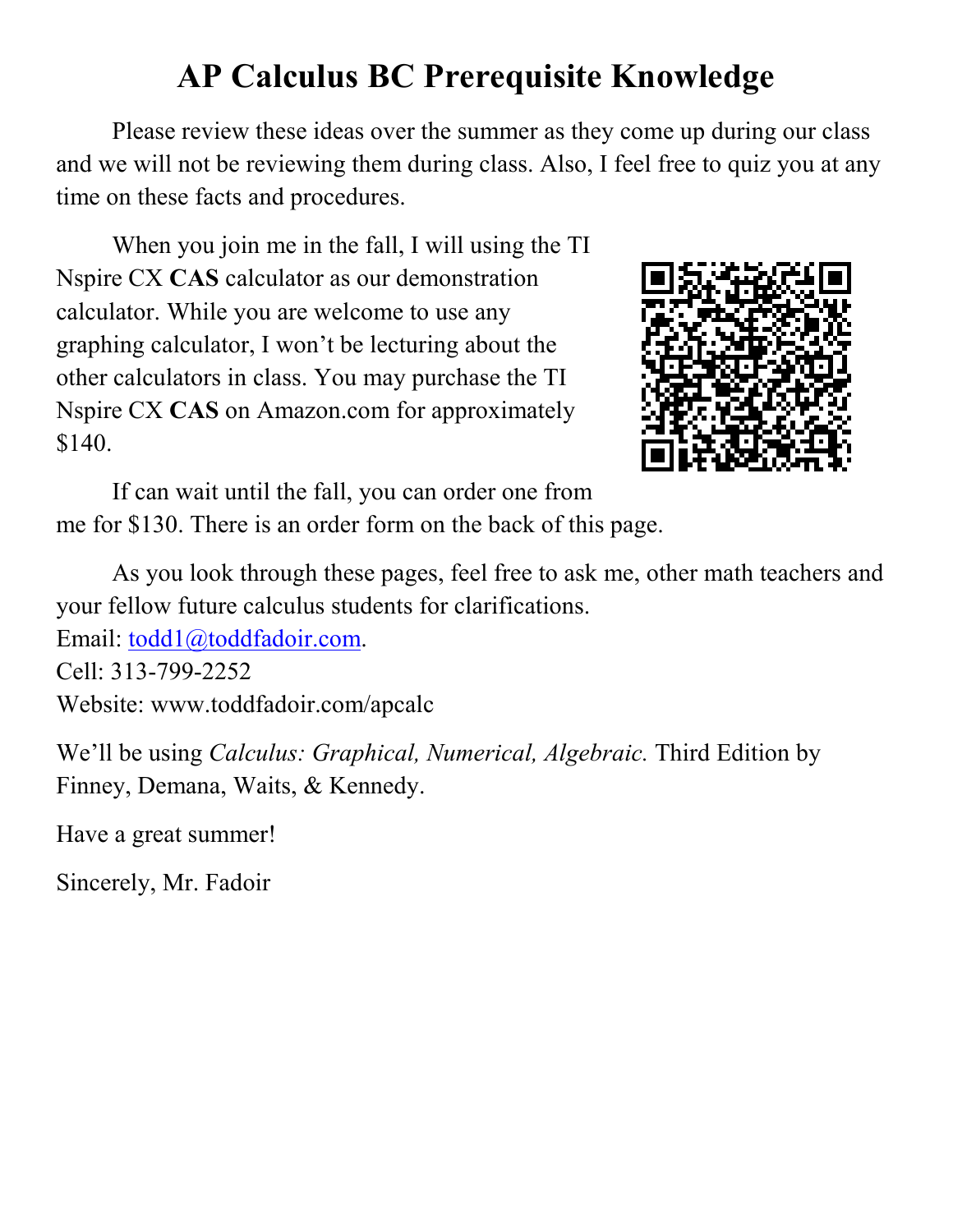Order for TI Nspire CX CAS, \$130

**Order for TI Nspire CX CAS, \$130 Cash or Check (payable to Berkley High School) Student's Name: PRINT \_\_\_\_\_\_\_\_\_\_\_\_\_\_\_\_\_\_\_\_\_\_\_\_\_\_\_\_\_\_\_\_\_\_\_\_\_\_\_\_\_\_\_\_\_\_\_\_\_\_\_\_\_\_\_\_\_\_\_\_\_\_\_\_\_\_\_\_\_\_\_\_\_**  Cash or Check (payable to Berkley High School)

Student's Name: PRINT

**Cash \_\_\_\_\_\_\_ Check # \_\_\_\_\_\_**   $Check +$ Cash<sub>—</sub>

**Name of check if different than student's: \_\_\_\_\_\_\_\_\_\_\_\_\_\_\_\_\_\_\_\_\_\_\_\_\_\_\_\_\_\_\_\_\_\_\_\_\_\_\_\_\_\_\_\_\_\_\_\_\_\_\_\_\_\_\_\_\_**  Name of check if different than student's:

Return to Mr. Fadoir by September 19, 2014 **Return to Mr. Fadoir by September 19, 2014**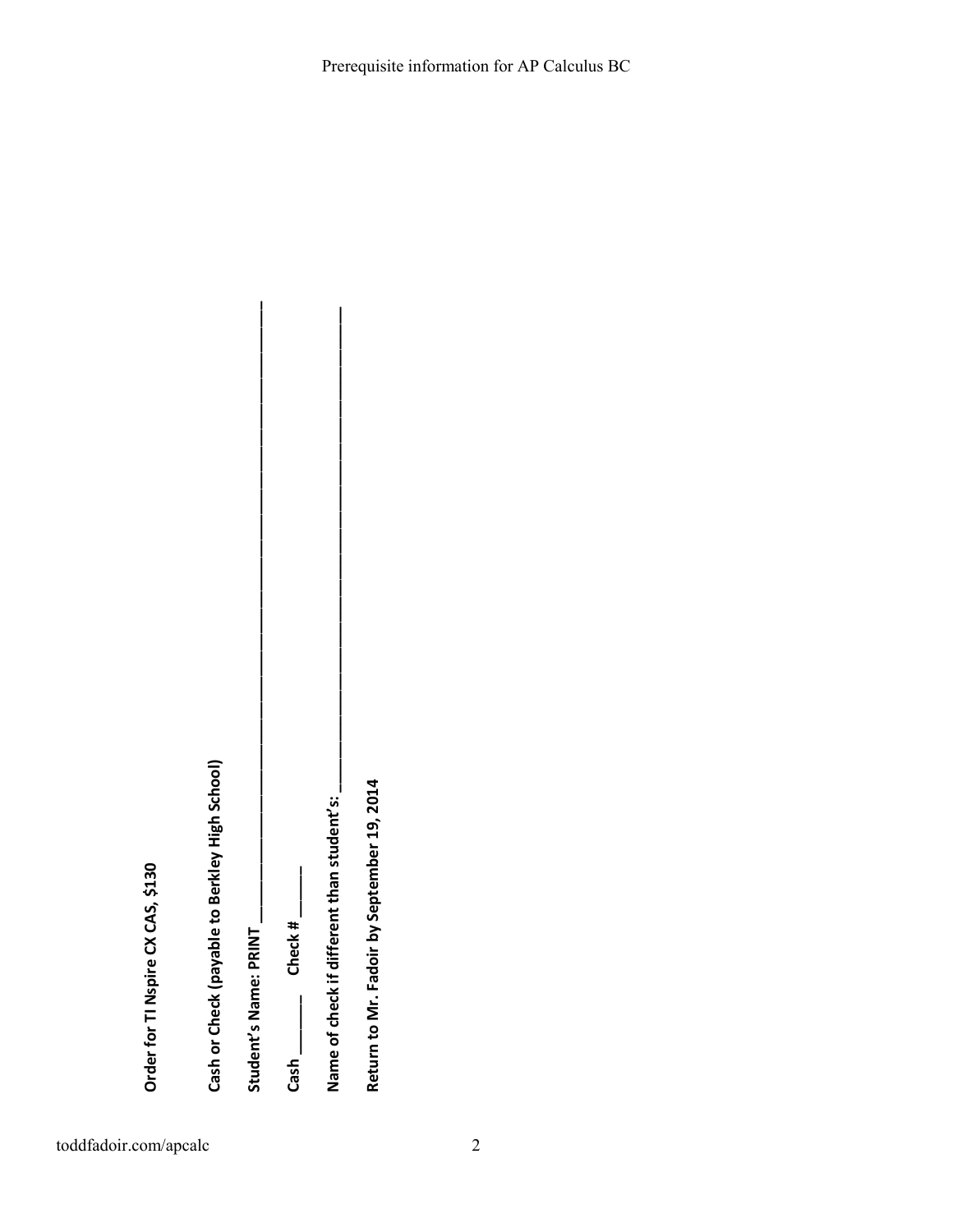| Algebra                                                                              |                                                                               |  |  |
|--------------------------------------------------------------------------------------|-------------------------------------------------------------------------------|--|--|
| Find the equation of a line given a slope $(m)$ and                                  | I know your tendency to want to create the equation in the                    |  |  |
| a point $(x_0, y_0)$                                                                 | form $y = mx + b$ , I would like you to start using the form                  |  |  |
|                                                                                      | $y = y_0 + m(x - x_0)$ .                                                      |  |  |
| What is the equation of a line with slope                                            | $y = 4 + 5(x-3)$ . Done. Leave it in this form.                               |  |  |
| $m = 5$ that goes through the point (3,4)                                            |                                                                               |  |  |
| What is the equation of a line that goes through                                     | $m = \frac{y_1 - y_0}{x_1}$ , then use <i>m</i> in the equation               |  |  |
| the points $(x_0, y_0)$ and $(x_1, y_1)$ .                                           |                                                                               |  |  |
|                                                                                      | $y = y_0 + m(x - x_0).$                                                       |  |  |
| What is the equation of a line that goes through<br>the points $(3,4)$ and $(5,8)$ . | $m = \frac{8-4}{5-3} = \frac{4}{2} = 2$ , then use 2 in the equation          |  |  |
|                                                                                      | $y=8+2(x-5)$ . Also $y=4+2(x-3)$ works.                                       |  |  |
| When graphing polynomials, factor to find the                                        | Ex.                                                                           |  |  |
| zeroes.                                                                              | $y = -x^3 + 2x^2$ Factor to find the zeroes                                   |  |  |
| If the polynomials have factors with odd                                             | $y = -x^2(x-2)$ There are at $x = 0$ and $x = 2$ .                            |  |  |
| powers, the polynomial changes sign at the                                           | Also, the factor that provide the zeroes at $x = 0$ is to an                  |  |  |
| corresponding roots.                                                                 | even power, so sign change at $x = 0$ . The factor that                       |  |  |
|                                                                                      | provides the zero at $x = 2$ is to an odd power, so there is a                |  |  |
| If the polynomials have factors with even                                            | sign change at $x = 2$                                                        |  |  |
| powers, the polynomials doesn't change sign at<br>the corresponding root.            | Lastly, $\lim_{x \to \infty} (-x^3 + 2x^2) = \infty$ , so the function starts |  |  |
|                                                                                      | positive, touches axis at $x = 0$ , then goes through the axis                |  |  |
|                                                                                      | at $x = 2$ . Let's confirm by graphing. See later in the                      |  |  |
|                                                                                      | document for review of limits.<br>7                                           |  |  |
|                                                                                      |                                                                               |  |  |
|                                                                                      | $f1(x) = x^3 + 2 \cdot x^2$                                                   |  |  |
|                                                                                      |                                                                               |  |  |
|                                                                                      |                                                                               |  |  |
|                                                                                      |                                                                               |  |  |
|                                                                                      | $-10$<br>10<br>-1                                                             |  |  |
|                                                                                      |                                                                               |  |  |
|                                                                                      |                                                                               |  |  |
|                                                                                      |                                                                               |  |  |
|                                                                                      | $-6.33$                                                                       |  |  |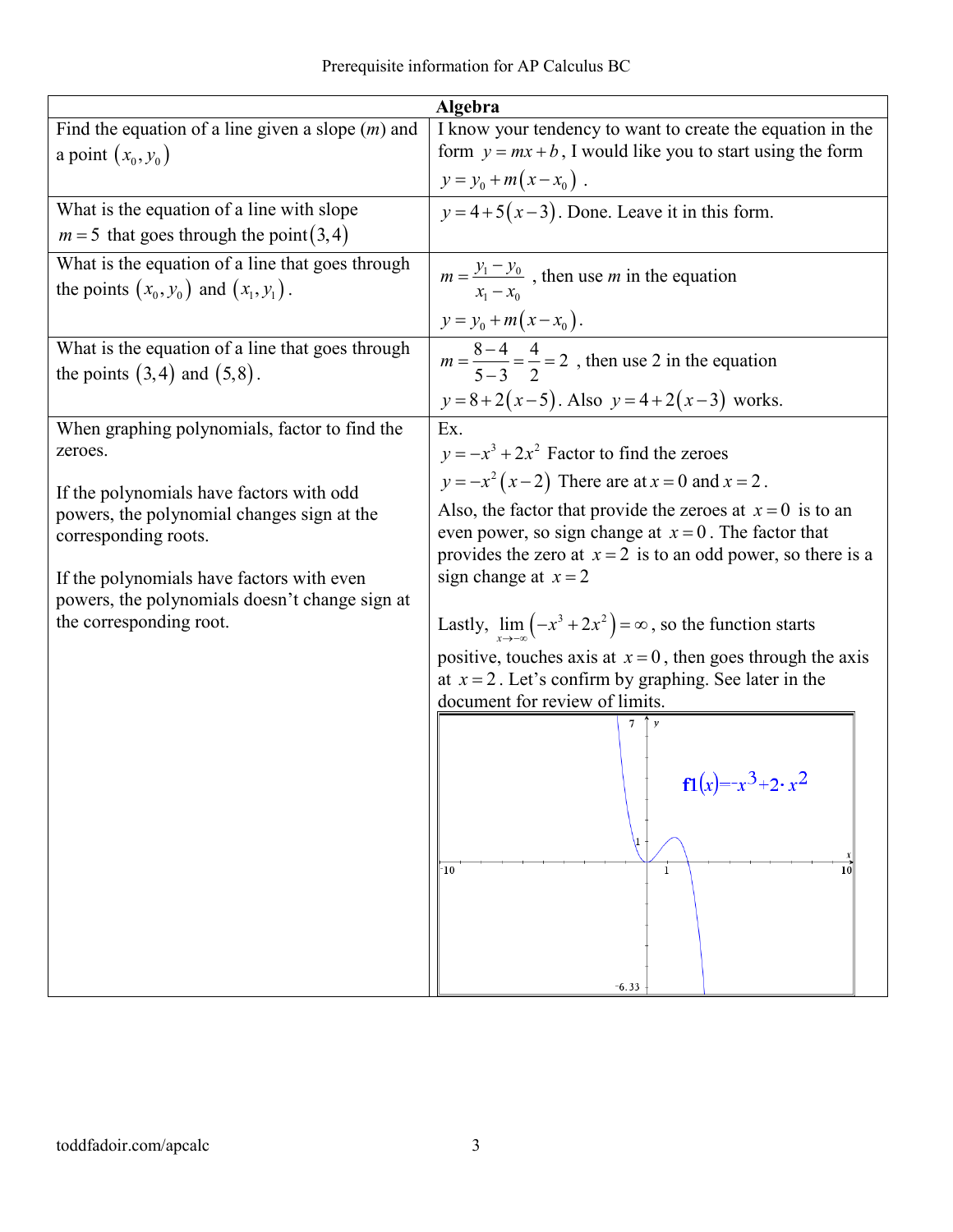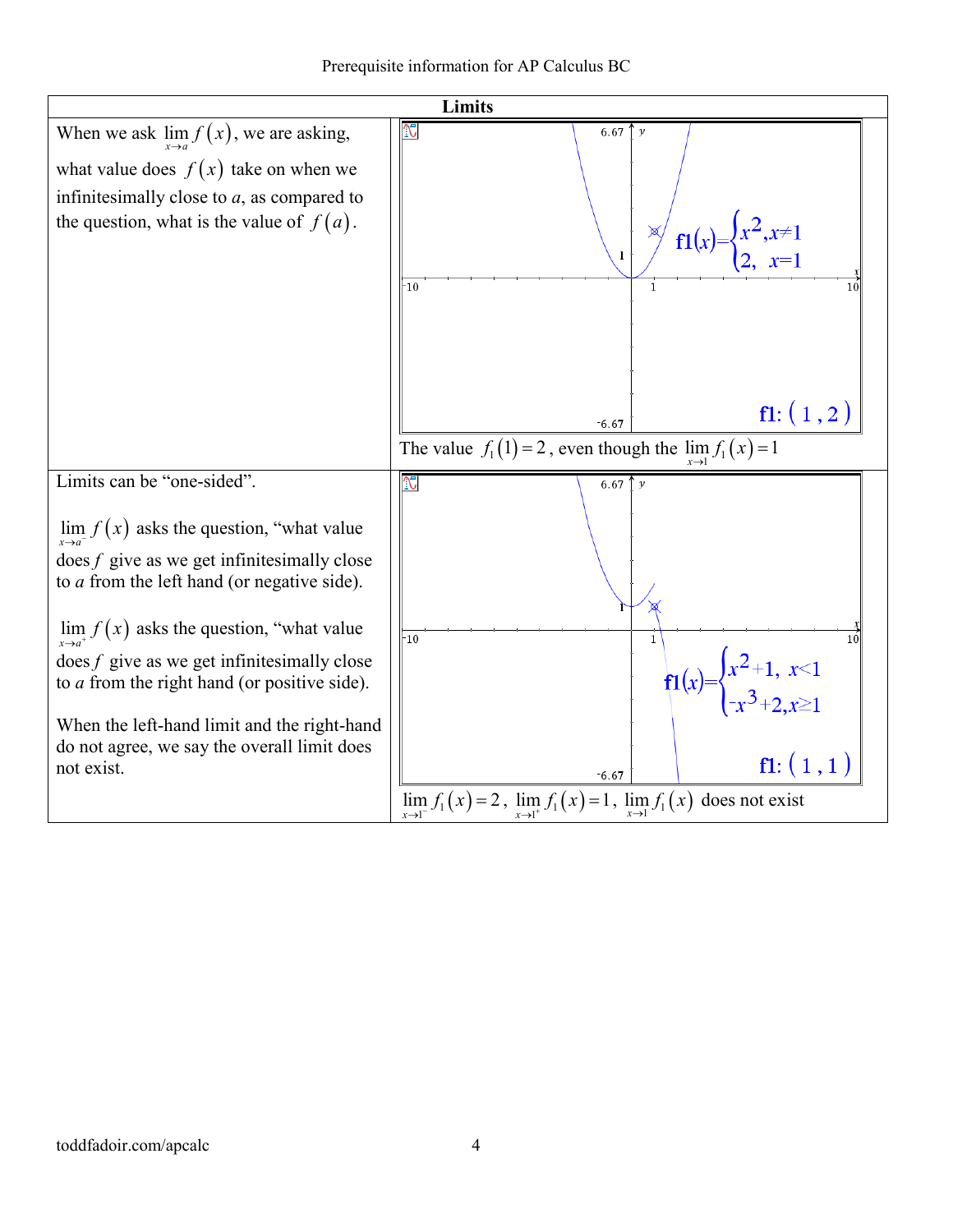| Limits                                                                                                                                   |                                                                                                                                                                                                                                                                                                                                                                                                                                         |  |  |
|------------------------------------------------------------------------------------------------------------------------------------------|-----------------------------------------------------------------------------------------------------------------------------------------------------------------------------------------------------------------------------------------------------------------------------------------------------------------------------------------------------------------------------------------------------------------------------------------|--|--|
| We say the function $f$ is continuous at $a$ if<br>three conditions are met.<br>1. $f(a)$ exists.<br>2. $\lim_{x\to a} f(x)$ exists.     | $\infty$<br>6.67 $\uparrow$ y                                                                                                                                                                                                                                                                                                                                                                                                           |  |  |
| 3. $\lim_{x \to a} f(x) = f(a)$                                                                                                          | $-10$<br>$\mathbf{1}$<br>10<br>$f1(x) = \begin{cases} x^2 + 1, & x < 1 \\ -x^3 + 2, & x \ge 1 \end{cases}$<br>f1: (1,1)<br>$-6.67$<br>$f_1$ is not continuous at $x=1$ because $\lim f_1(x)$ does not exist.                                                                                                                                                                                                                            |  |  |
| For continuous functions, the value of the<br>function is the value of the limit.                                                        | $\lim x^2 = 4$<br>$x \rightarrow 2$                                                                                                                                                                                                                                                                                                                                                                                                     |  |  |
| For some discontinuous functions, the<br>limit's value can be found through<br>algebraic manipulation.                                   | Example 1:<br>$\lim_{x\to 1}\frac{x-1}{x^2-1}=\lim_{x\to 1}\frac{x-1}{(x-1)(x+1)}=\lim_{x\to 1}\frac{1}{(x+1)}=\frac{1}{2}$<br>Example 2:<br>$\lim_{x\to 0} \frac{\sqrt{5+x} - \sqrt{5}}{x} = \lim_{x\to 0} \frac{\sqrt{5+x} - \sqrt{5}}{x} \cdot \frac{\sqrt{5+x} + \sqrt{5}}{\sqrt{5+x} + \sqrt{5}}$<br>$= \lim_{x\to 0} \frac{5+x-5}{x(\sqrt{5+x}+\sqrt{5})} = \lim_{x\to 0} \frac{x}{x(\sqrt{5+x}+\sqrt{5})} = \frac{1}{2\sqrt{5}}$ |  |  |
| When the limit can be found through<br>algebraic manipulation, the graph of these<br>functions appear with removable<br>discontinuities. | $\infty$<br>6.67 $\uparrow$ y<br>$\overline{10}$<br>10<br>$f1(x) = \frac{x-1}{x^2-1}$<br>$f1: (1, \text{under})$<br>$-6.67$<br>$\lim_{x\to 1}\frac{x-1}{x^2-1}=\frac{1}{2}$                                                                                                                                                                                                                                                             |  |  |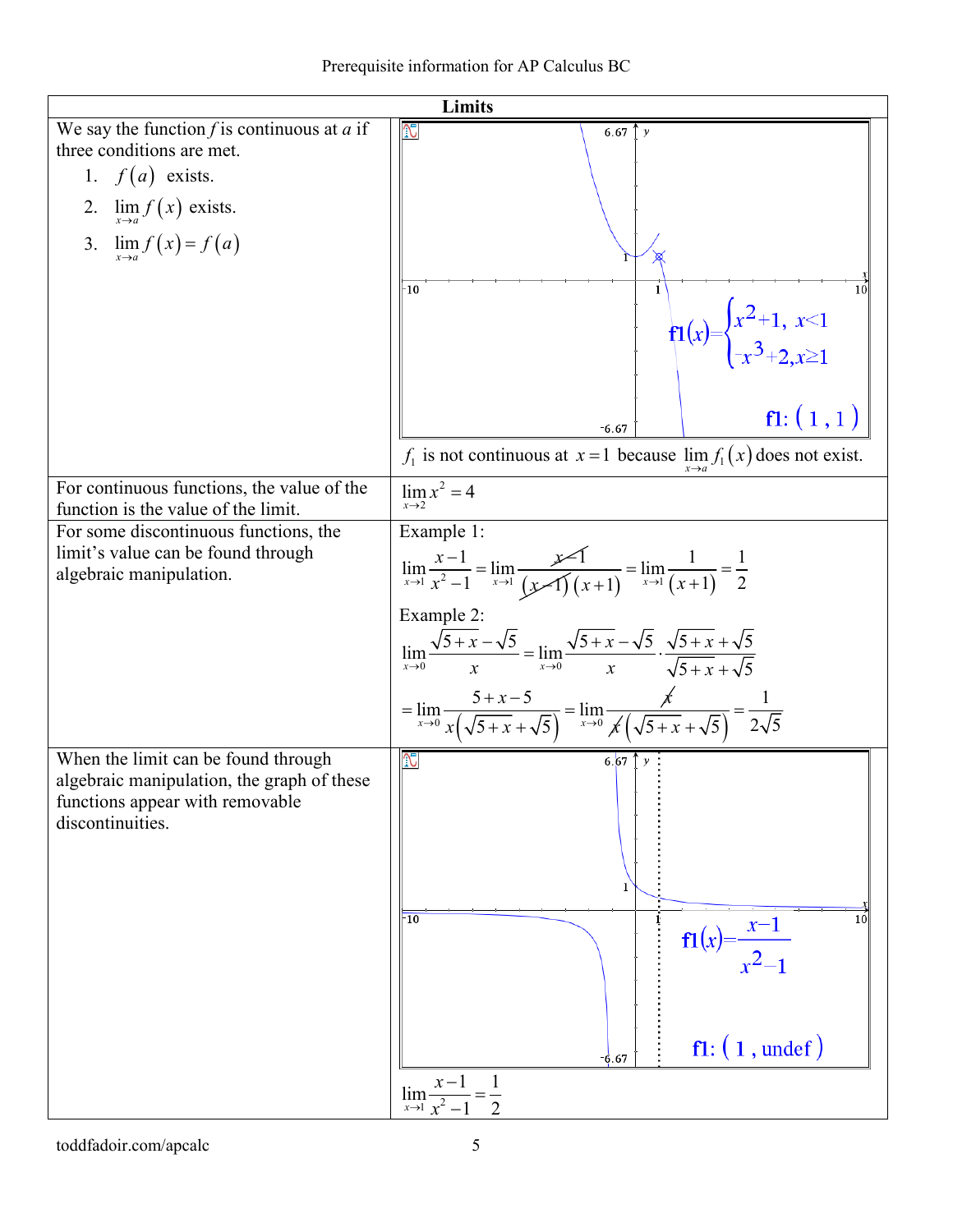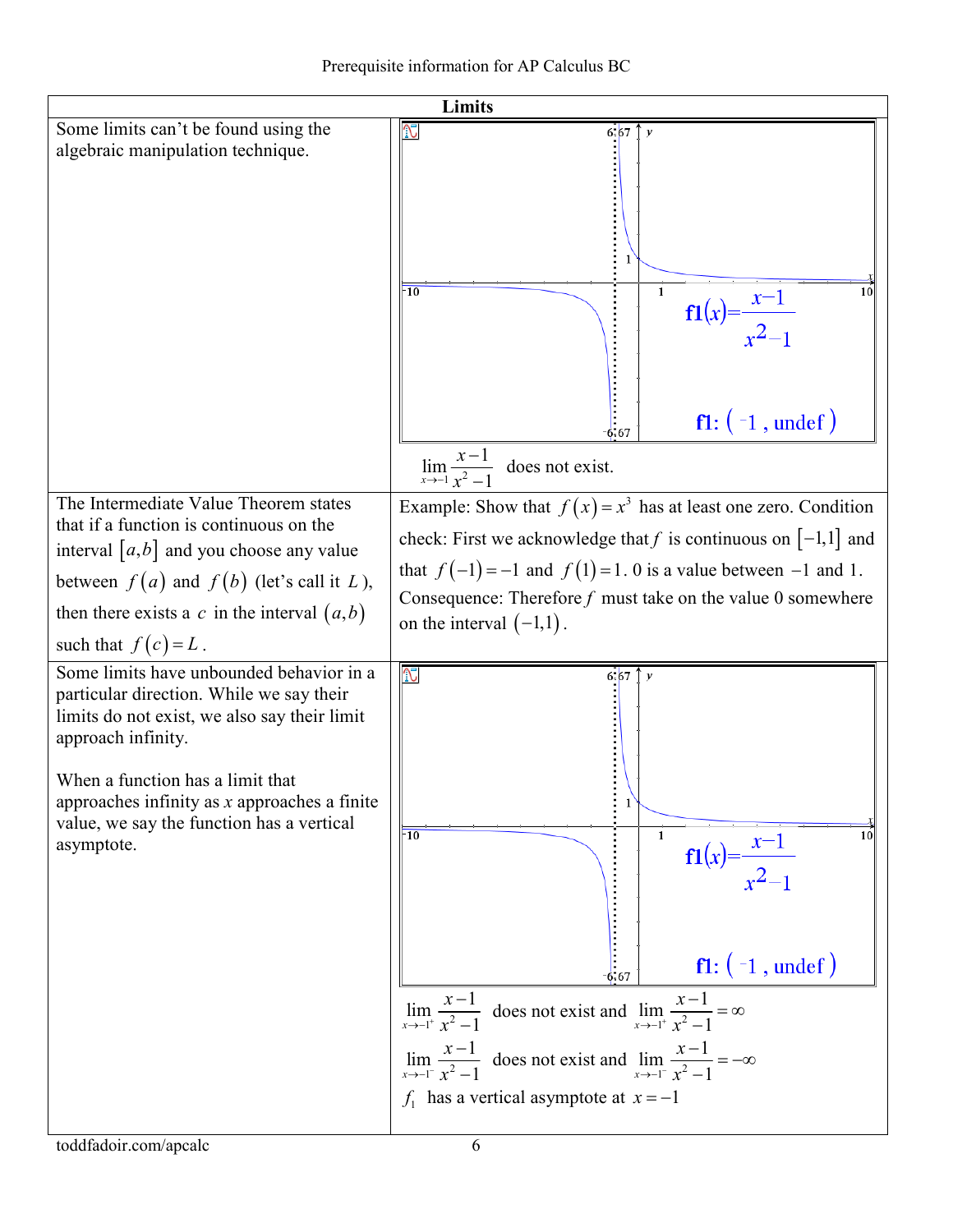| Limits                                                                                                                                                                                                                                                                                                                                                                                |                                                                                                                                                                                                             |  |  |  |
|---------------------------------------------------------------------------------------------------------------------------------------------------------------------------------------------------------------------------------------------------------------------------------------------------------------------------------------------------------------------------------------|-------------------------------------------------------------------------------------------------------------------------------------------------------------------------------------------------------------|--|--|--|
| We can ask "what happens to a function f<br>when $x$ gets arbitrarily large", and we use<br>the notation $\lim_{x\to\infty} f(x)$ . If the function gets<br>closer to a particular value, we say the<br>function has a horizontal asymptote.                                                                                                                                          | 6.73<br>$\boldsymbol{\nu}$<br>$f1(x) = -$<br>$\mathbf{1}$<br>$-10$<br>$\mathbf{1}$<br>10<br>$-6.73$<br>$\lim_{x\to\infty} f_1(x) = 0$ . $y = 0$ is a horizontal asymptote                                   |  |  |  |
| Many times, we take the limit of a rational<br>functions; rational functions are functions<br>in the form $\frac{P(x)}{Q(x)}$ where $P(x)$ and $Q(x)$<br>are polynomials.<br>When the order of $P(x)$ is larger than<br>$Q(x)$ , $\lim_{x\to\infty} \frac{P(x)}{Q(x)} = \infty$ .<br>When the order of $P(x)$ is smaller than<br>$Q(x)$ , $\lim_{x\to\infty} \frac{P(x)}{Q(x)} = 0$ . | Example 1:<br>$\lim_{x\to\infty}\frac{x^3-1}{2-3x^2}=\infty$<br>Example 2:<br>$\lim_{x\to\infty}\frac{3x^2-1}{1-x^3}=0$<br>Example 3:<br>$\lim_{x \to \infty} \frac{3x^3 - 1}{1 - x^3} = \frac{3}{-1} = -3$ |  |  |  |
| When the order of $P(x)$ is equal than<br>$Q(x)$ , $\lim_{x\to\infty} \frac{P(x)}{Q(x)}$ is found by looking at<br>the ratio of the coefficients of the highest<br>terms.                                                                                                                                                                                                             |                                                                                                                                                                                                             |  |  |  |

Ι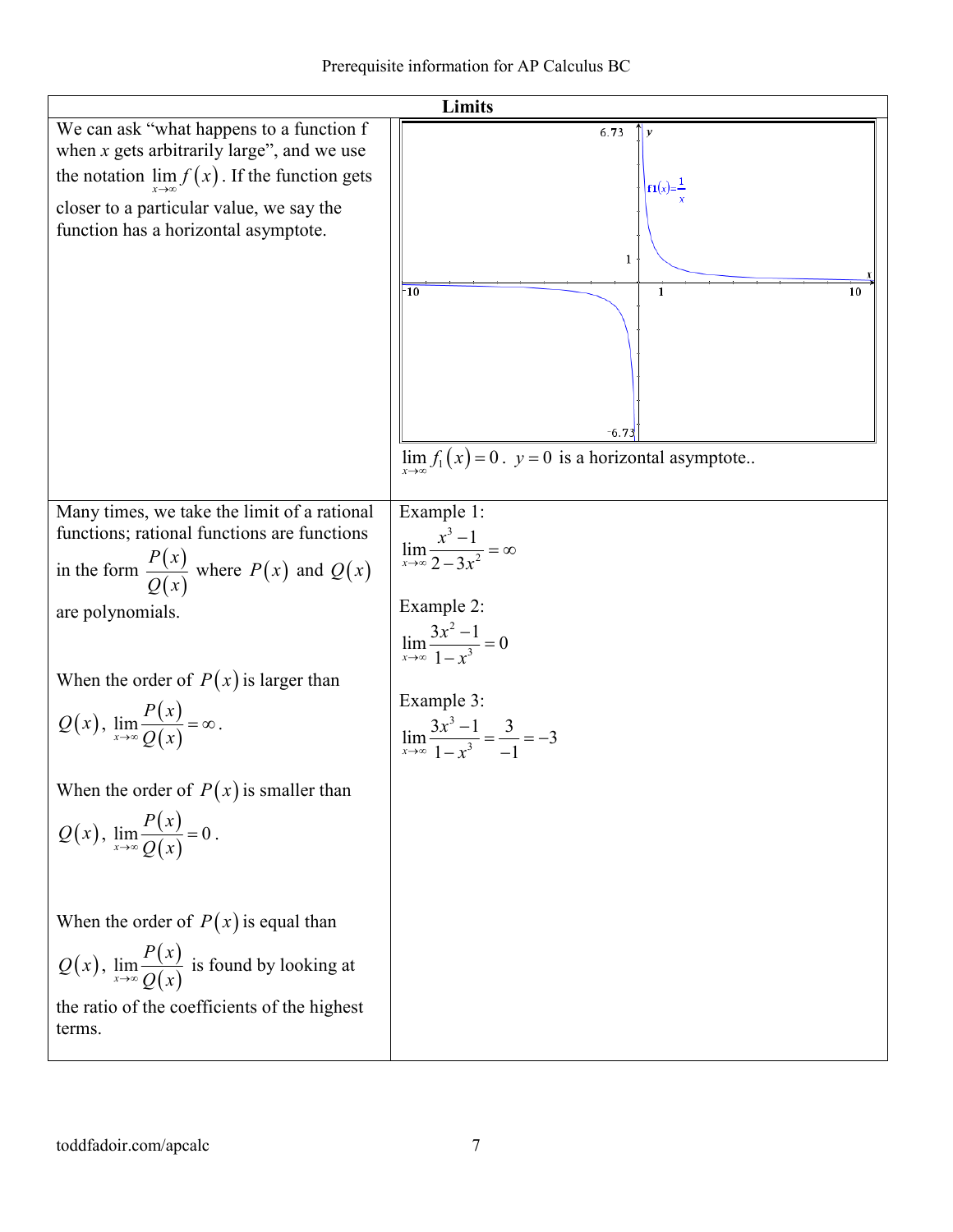| <b>Functions</b>                                                                                                                                                                                                                                                                                                                                                          |                                                                                                                                                                                                                                           |  |  |
|---------------------------------------------------------------------------------------------------------------------------------------------------------------------------------------------------------------------------------------------------------------------------------------------------------------------------------------------------------------------------|-------------------------------------------------------------------------------------------------------------------------------------------------------------------------------------------------------------------------------------------|--|--|
| Some function follow the rule that<br>$f(a) = f(-a)$ . We call these functions<br>"even" functions. They have symmetry about<br>the $y$ -axis.                                                                                                                                                                                                                            | $7\phantom{.0}$<br>$\boldsymbol{\nu}$<br>$f1(x)=x^4-4 \cdot x^2$<br>1<br>10<br>$\mathbf{1}$<br>10<br>-6.33<br>$f_1(1)$ and $f_1(-1)$ both equal -3.<br>$f_1(2)$ and $f_1(-2)$ both equal 0.                                               |  |  |
| Some function follow the rule that<br>$f(a) = -f(-a)$ . We call these functions<br>"odd" functions. They have symmetry about<br>the origin. Symmetry about the origin means<br>that the midpoint between two corresponding<br>points is the origin.                                                                                                                       | 6.67 $\uparrow$ y<br>$f1(x)=x^3-4 \cdot x$<br>10<br>1<br>10<br>$-6.67$<br>$f_1(1) = -3$ and $f_1(-1) = 3 = -f_1(-1)$ .<br>$f_1(3) = 15$ and $f_1(-3) = -15 = -f_1(3)$ .                                                                   |  |  |
| If $f(f^{-1}(x)) = x$ and $f^{-1}(f(x)) = x$ , we<br>say the f and $f^{-1}$ are inverse functions.<br>We use inverse functions to "undo" the other<br>function when solving equations. $e^x$ and<br>$\ln(x)$ are inverse functions. $x^2$ and $\sqrt{x}$ are<br>inverse functions. $\sin x$ and $\sin^{-1} x$<br>(sometimes called $arcsin x$ ) are inverse<br>functions. | <b>Example 1:</b><br>$e^{x} = 10$<br>$\ln(e^x) = \ln(10)$<br>$x = \ln(10)$<br><b>Example 2:</b><br>$ln x = 10$<br>$e^{\ln x} = e^{10}$<br>$x = e^{10}$<br>We used the fact that $\ln$ and $e^x$ are inverse functions to<br>isolate $x$ . |  |  |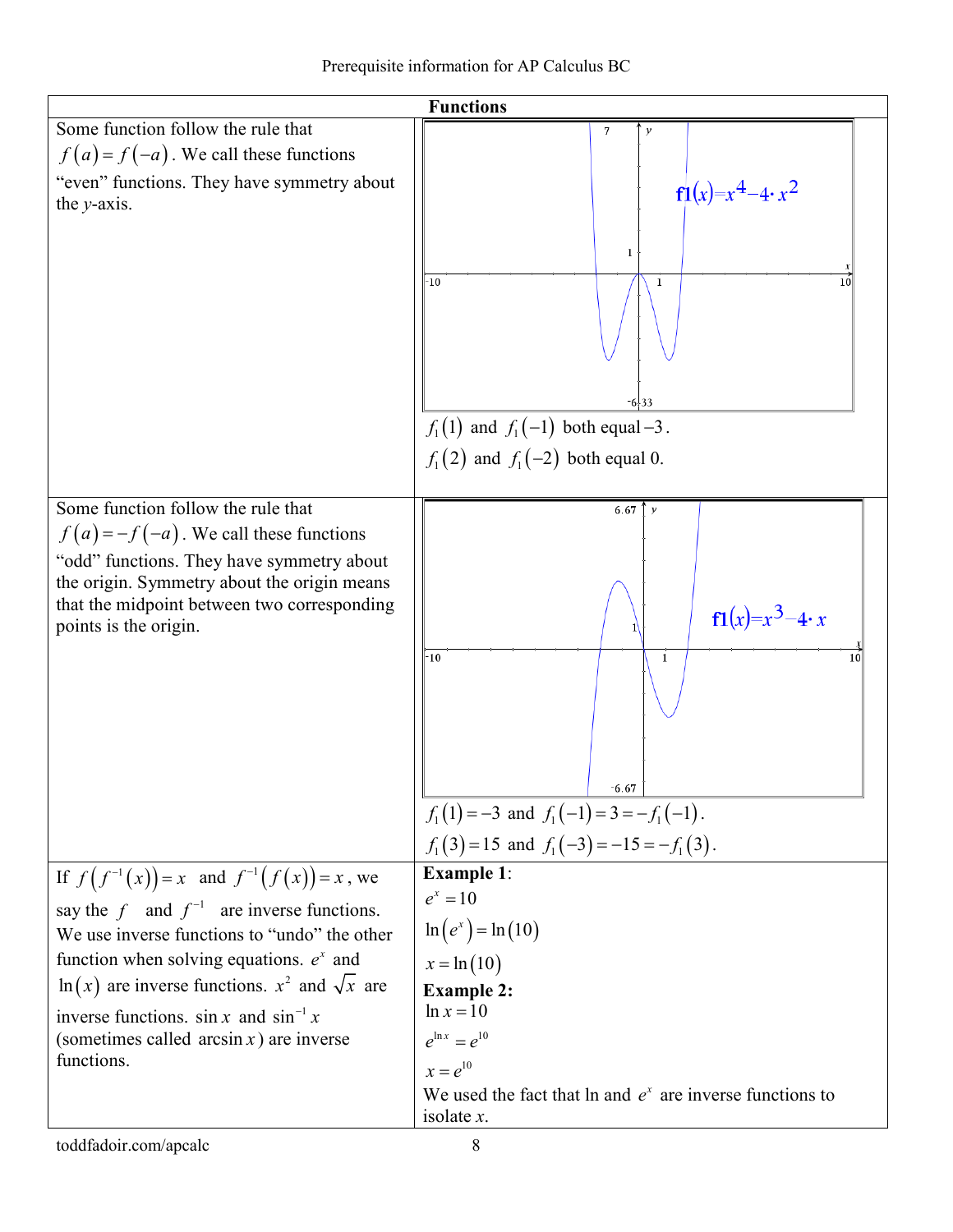|  | Prerequisite information for AP Calculus BC |  |  |  |
|--|---------------------------------------------|--|--|--|
|--|---------------------------------------------|--|--|--|

| <b>Functions</b>                                                                                                                                                                                        |                                                                                                                                                                                                                                                                                                                                                                          |  |  |
|---------------------------------------------------------------------------------------------------------------------------------------------------------------------------------------------------------|--------------------------------------------------------------------------------------------------------------------------------------------------------------------------------------------------------------------------------------------------------------------------------------------------------------------------------------------------------------------------|--|--|
| For every point on function $f$ , the is a<br>corresponding point on $f^{-1}$ , the inverse<br>function of $f$ .                                                                                        | $6.67$ $\gamma$<br>text<br>$f1(x) = e^x$                                                                                                                                                                                                                                                                                                                                 |  |  |
| Graphically, the function $f$ is the reflection<br>of the inverse function $f^{-1}$ over the line<br>$y = x$ .                                                                                          | $-10$<br>10<br>$f2(x)=ln(x)$<br>$-6.67$<br>$f_1(x) = e^x$ , $f_2(x) = \ln(x)$ . Because the point $(1, e)$ is on the                                                                                                                                                                                                                                                     |  |  |
|                                                                                                                                                                                                         | graph of $f_1$ , then the point $(e,1)$ is on the graph of $f_2$ .<br>Because the point (1,0) is on the graph of $f_2$ , the point<br>$(0,1)$ .                                                                                                                                                                                                                          |  |  |
| Rules for logs<br>$\ln(a) + \ln(b) = \ln(a \cdot b)$<br>$\ln(a) - \ln(b) = \ln\left(\frac{a}{b}\right)$<br>$\ln(a^b) = b \cdot \ln(a)$<br>$\log_b a = \frac{\ln a}{\ln b}$<br>$\ln e = 1$<br>$ln 1 = 0$ | Example 1: $\ln(3e) = \ln(3) \cdot \ln(e) = \ln(3)$<br>Example 2: $\ln(x-1) - \ln(x+2) = \ln\left(\frac{x-1}{x+2}\right)$<br>$\frac{1}{2} \ln (x+1) - \frac{1}{2} \ln (x+2) = \ln (x+1)^{\frac{1}{2}} + \ln (x+2)^{\frac{1}{2}}$<br>Example 3:<br>= $\ln \left( \frac{(x-1)^{\frac{1}{2}}}{(x+2)^{\frac{1}{2}}} \right) = \ln \left( \sqrt{\frac{(x-1)}{(x+2)}} \right)$ |  |  |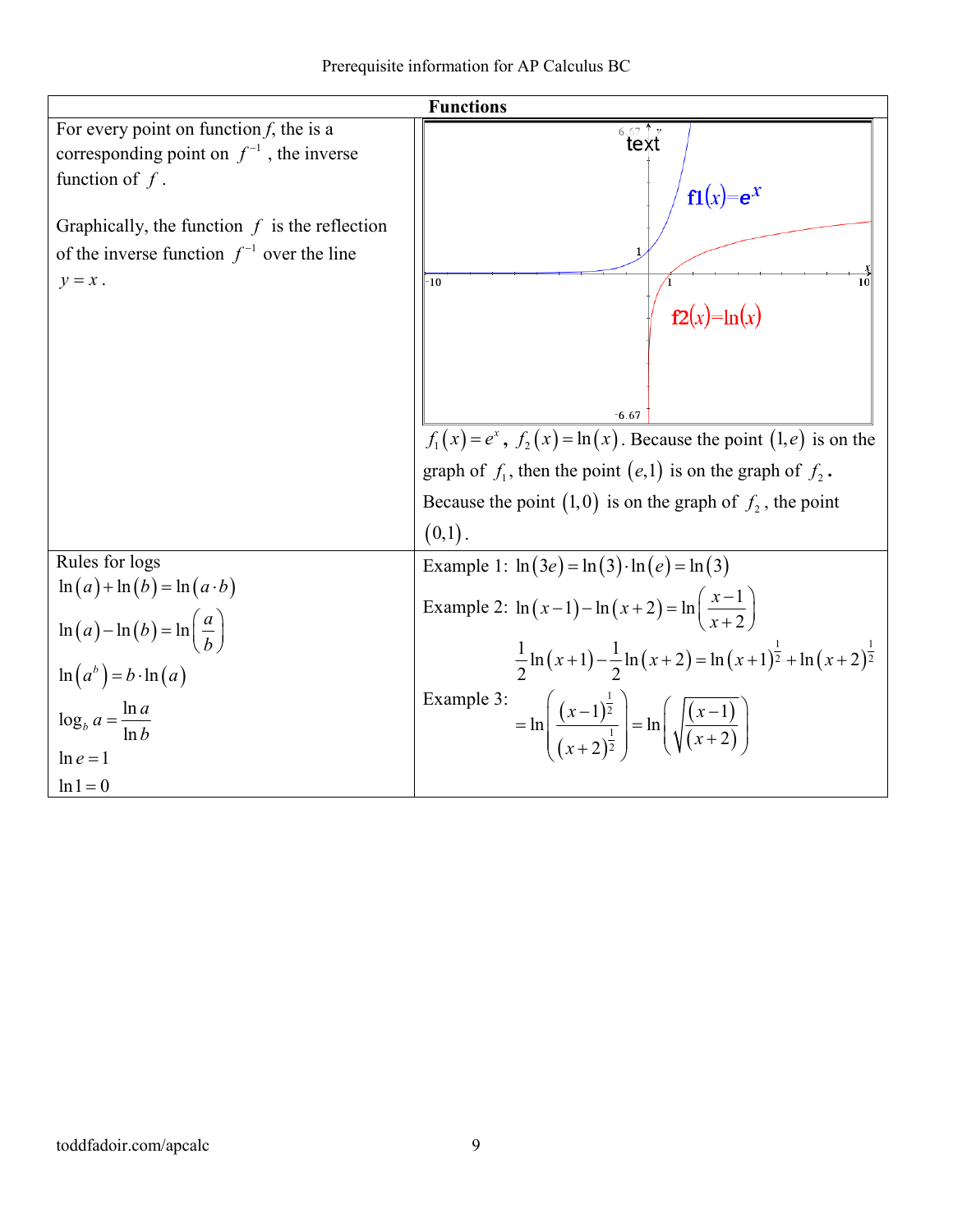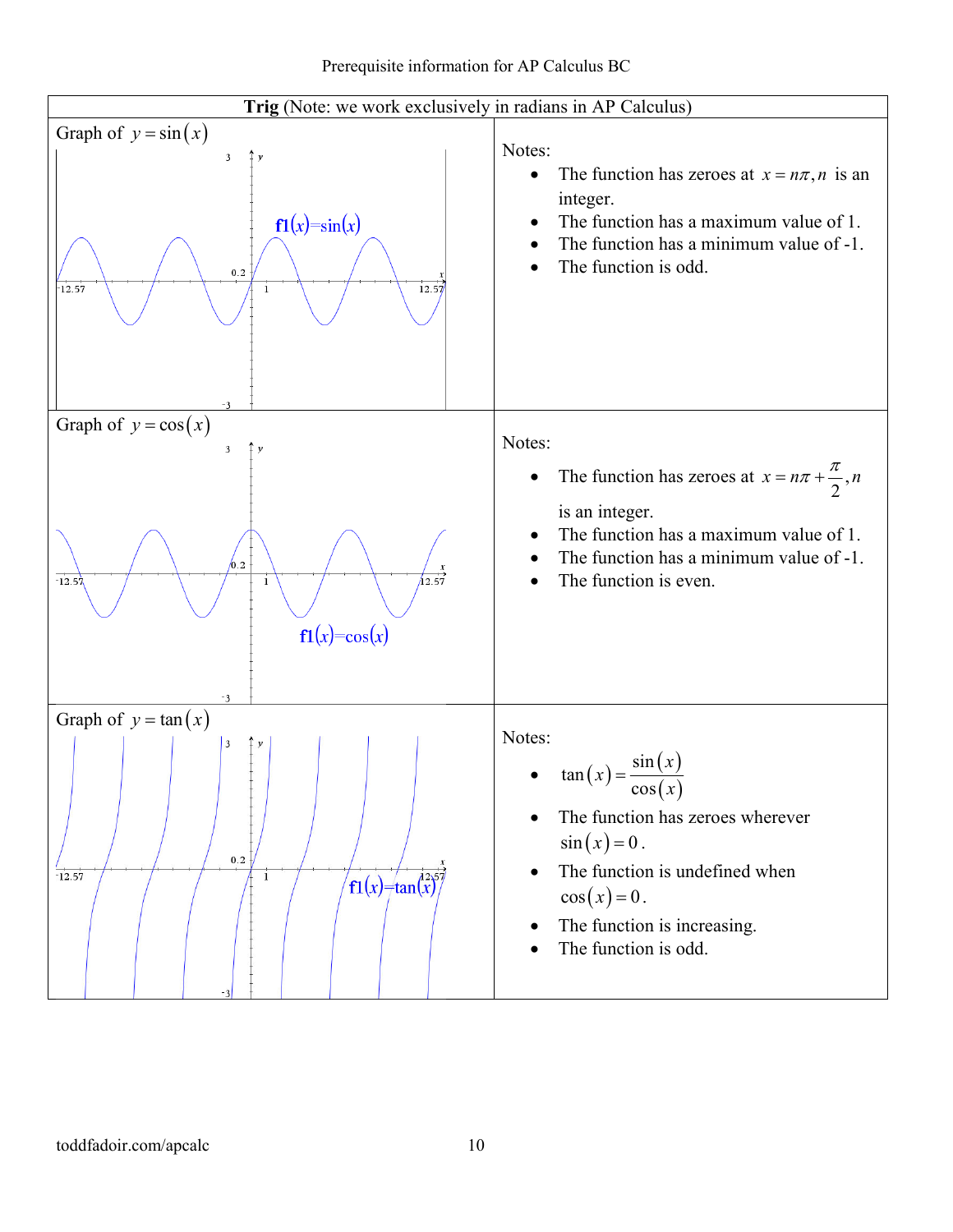